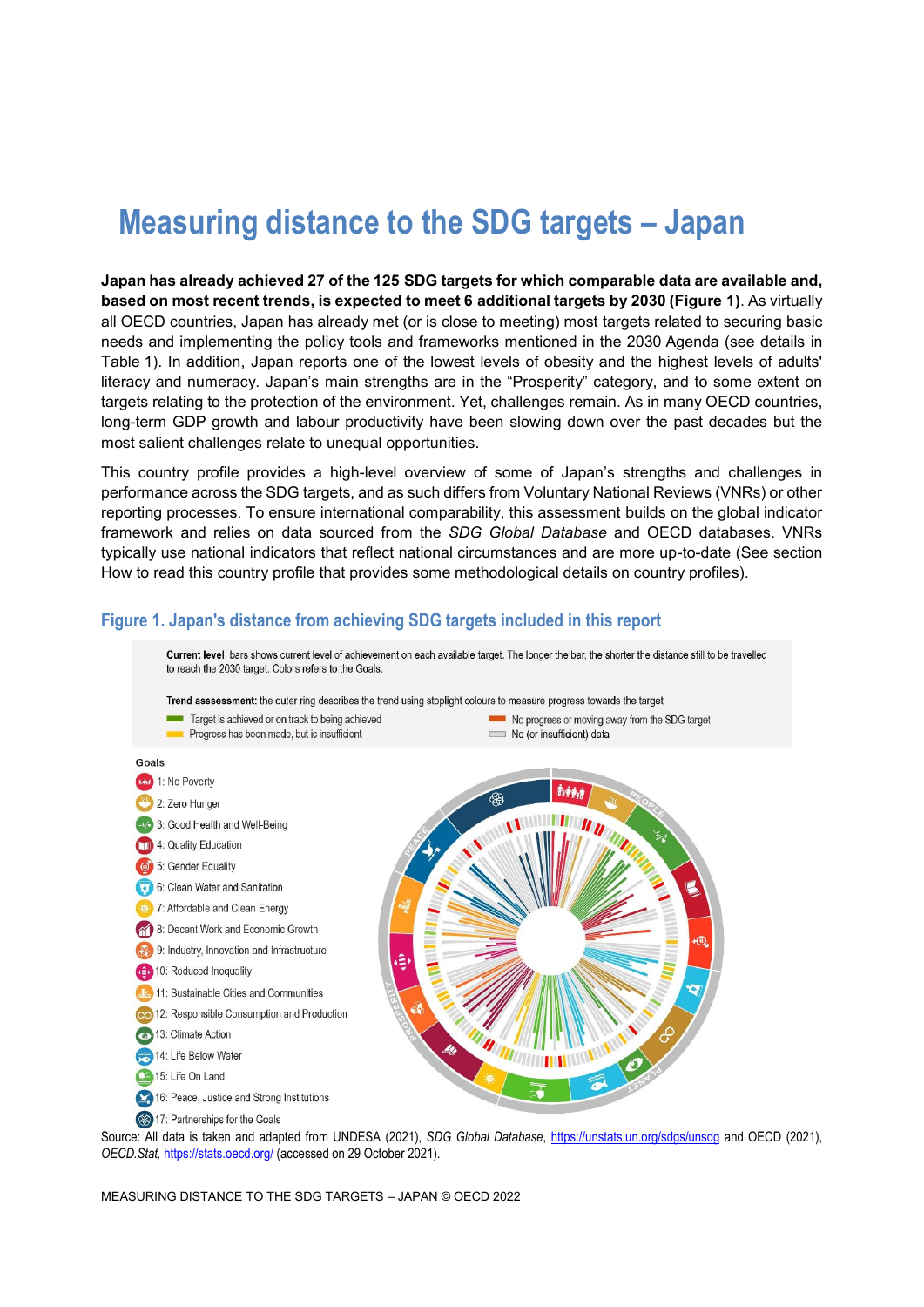# **Main strengths**

**Japan reports many strengths on the "Prosperity" front.** Among OECD countries, Japan has one of the lowest unemployment rates (Target 8.5) and shares of young people not in education, employment or training (Target 8.6). Japan is also among top performers on R&D expenditures as a share of GDP and researcher density (Target 9.5).On cities (Goal 11), Japan has already met half of the targets for which data is available: only 2% of households are considered to be overcrowded (Target 11.1). Japan has already implemented urban policies responding to population dynamics; ensuring balanced territorial development; and increasing local fiscal space (Target 11.a).

**On the "Planet" category, Japan does relatively well on most policy indicators.** To mitigate, the impact of extreme events, Japan had fully implemented disaster risk reduction strategies in line with Sendai Framework at both local and national levels (Targets 1.5, 11.b and 13.1). Japan also implemented most policy measures relating to the preservation of terrestrial biodiversity (Targets 15.6 and 15.8) and to the management of fish stocks (Targets 14.4, 14.6 and 14.b). In addition, while Japan needs to make progress on the protection of terrestrial ecosystems (Target 15.1), it is close to target level when it comes to protecting marine ecosystems, forests and mountains (Targets 14.5, 15.2 and 15.4).

## **Main challenges**

**Tackling unequal opportunities for minorities and women requires further efforts.** There is scope to improve the legal framework that aims at fostering gender equality (Targets 5.1 and 5.3). Women bear the lion share of unpaid care and housework (Target 5.4) and they are underrepresented in both the public and economic spheres (Target 5.5) – around 10% of seats in national parliament are held by women. Beyond gender inequality, more should be done to meet targets relating to equality of opportunity. There are large disparities among socioeconomic and gender groups in terms of education outcomes (Target 4.5) and only six in ten people believe that Japan is a good place to live for racial and ethnic minorities (Target 10.3). Japan also reports a low score on diversity of central government workforce and is thus far from meeting Target 16.7 on inclusive decision-making.

**The transboundary impact of Japan is rather small**. In terms of financial flows for development, Official Development Assistance is only a third of the 0.7% target (Target 17.2) and the high cost of sending remittances limits their full potential (Target 10.c). In terms of trade flows, Japan is in the lower third of OECD countries when it comes to duty-free treatment of least developed countries and developing countries. In terms of movement of people, Japan only partially meets the requirements to facilitate orderly, safe, regular and responsible migration (Target 10.7). Finally, in terms of environmental flows, despite good performances on some policy indicators, pressures on the environment and biodiversity remain. In 2019, renewables accounted for one-fifth of the electricity generation but this share had been increasing over the past decade (Target 7.2). The recovery and recycling rate of municipal waste (20%) was only half the OECD average (Target 12.5) and the environmental pressure from agricultural production is among the highest among OECD countries (Target 2.4). The outcome measure confirms the significant loss in biodiversity (Target 15.5).

## **Statistical gaps**

**Like in many other OECD countries, data availability remains a challenge when measuring distances to targets** (see the Overview chapter for details). Available data on the level of the different indicators allow covering 125 of the 169 targets. As shown in [Figure](#page-2-1) 2 below, indicator coverage is uneven across the 17 goals. While seven goals have most of their targets covered (the indicator coverage exceeds 80%), coverage is much lower for Goal 14 on life under water, with only half of its targets covered. Data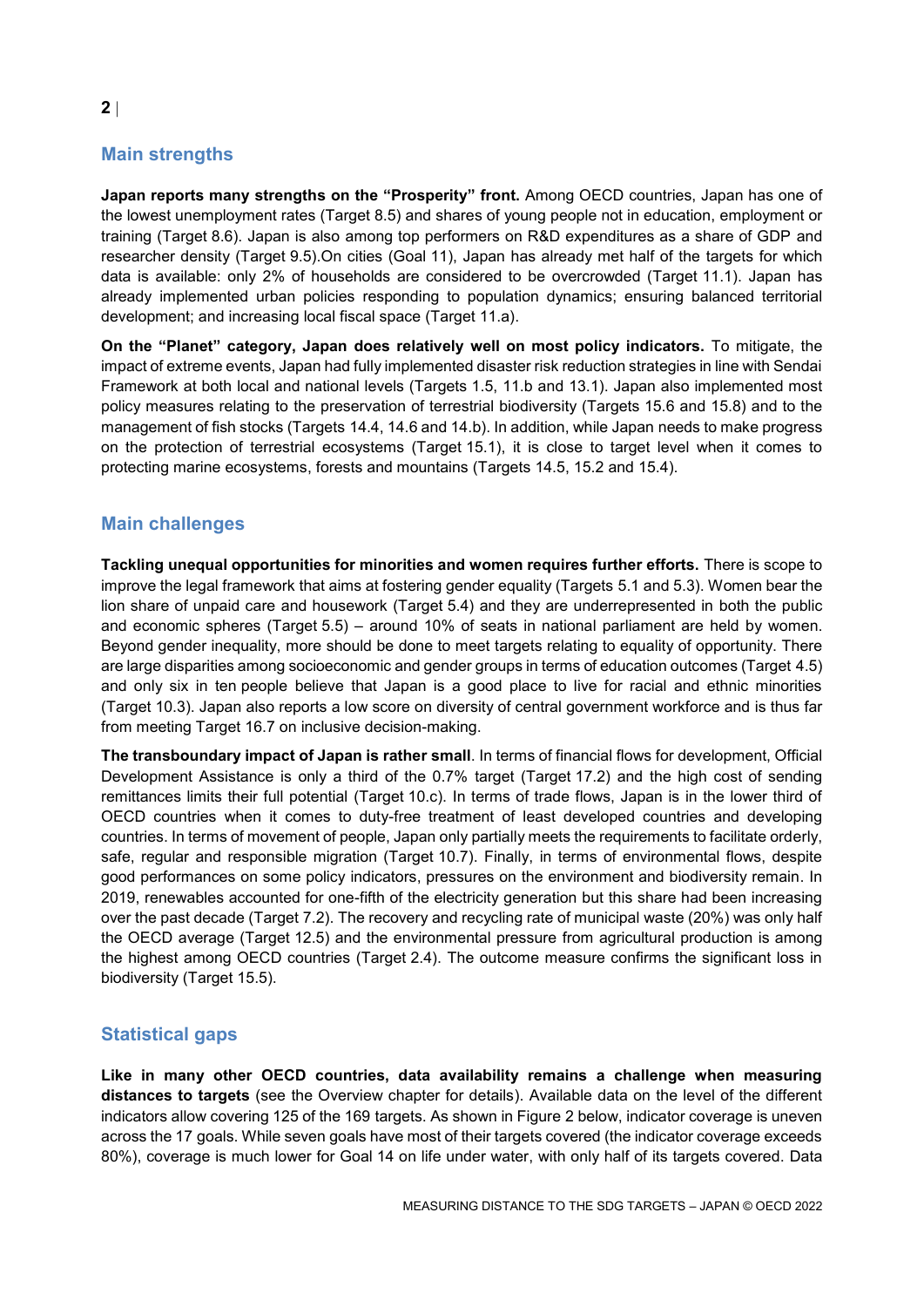gaps become starker when focusing on performance indicators, excluding those providing contextual information. In this case, coverage exceeds 80% for only Goal 3 on health. For eight goals, mostly related to the Planet category (Goals 6, 12, 13 and 14) but also to Goals 4 on education, 5 on gender equality, 11 on cities and 17 on partnerships, data are lacking to monitor changes over time for more than two in three targets.



#### <span id="page-2-1"></span>**Figure 2. Japan's share of the 2030 Agenda's targets covered by at least one indicator, by goal**

Note: The figure represents Japan's share of targets covered by at least one indicator for each SDG. Numbers from 1 to 17 stand for the goals: 1 No poverty, 2 Zero hunger, 3 Good health and well-being, 4 Quality education, 5 Gender equality, 6 Clean water and sanitation, 7 Affordable and clean energy, 8 Decent work and economic growth, 9 Industry, innovation and infrastructure, 10 Reduced inequalities, 11 Sustainable cities and communities, 12 Responsible consumption and production, 13 Climate action, 14 Life below water, 15 Life on land, 16 Peace, justice and strong institutions and 17 Partnerships for the goals. These goals are grouped under five broad themes (the "5Ps"): People, Planet, Prosperity, Peace and Partnership. Beyond data availability, other statistical gaps such as timeliness or granularity also need to be considered. For instance, given the lag in available data, the effects of the pandemic on current distance and trajectories may not be reflected in the estimates. Source: All data is taken and adapted from UNDESA (2021), *SDG Global Database*,<https://unstats.un.org/sdgs/unsdg> and OECD (2021), *OECD.Stat,* <https://stats.oecd.org/> (accessed on 29 October 2021).

#### **Detailed information**

While some SDG Targets are, on average, close to being met, performance is very uneven across the 17 Goals of the 2030 Agenda for Sustainable Development. [Table](#page-2-0) 1 presents an overview of Japan's progress towards targets based on available data for each of the 17 Goals. It shows that distances to Targets and trends over time differ significantly even when considering a specific goal.

| Goal | ⊺arqet | Short Label                   | Distance to<br>Target (s.u.) | <b>Trend Assessment</b>                             | OECD<br>Average<br>distance (s.u.) | <b>OECD Trend</b><br>Assessment                     |
|------|--------|-------------------------------|------------------------------|-----------------------------------------------------|------------------------------------|-----------------------------------------------------|
|      | 1.1    | Extreme poverty               | 0.00                         | Target is achieved or on<br>track to being achieved | 0.00                               | Target is achieved or on<br>track to being achieved |
|      | 1.2    | Poverty in all its dimensions | 2.45                         | n.a.                                                | 1.41                               | No progress or moving<br>away from the SDG target   |
|      | 1.3    | Social protection coverage    | 0.81                         | No progress or moving<br>away from the SDG target   | 0.80                               | No progress or moving<br>away from the SDG target   |

#### <span id="page-2-0"></span>**Table 1. Japan distances to targets and recent trends**

MEASURING DISTANCE TO THE SDG TARGETS – JAPAN © OECD 2022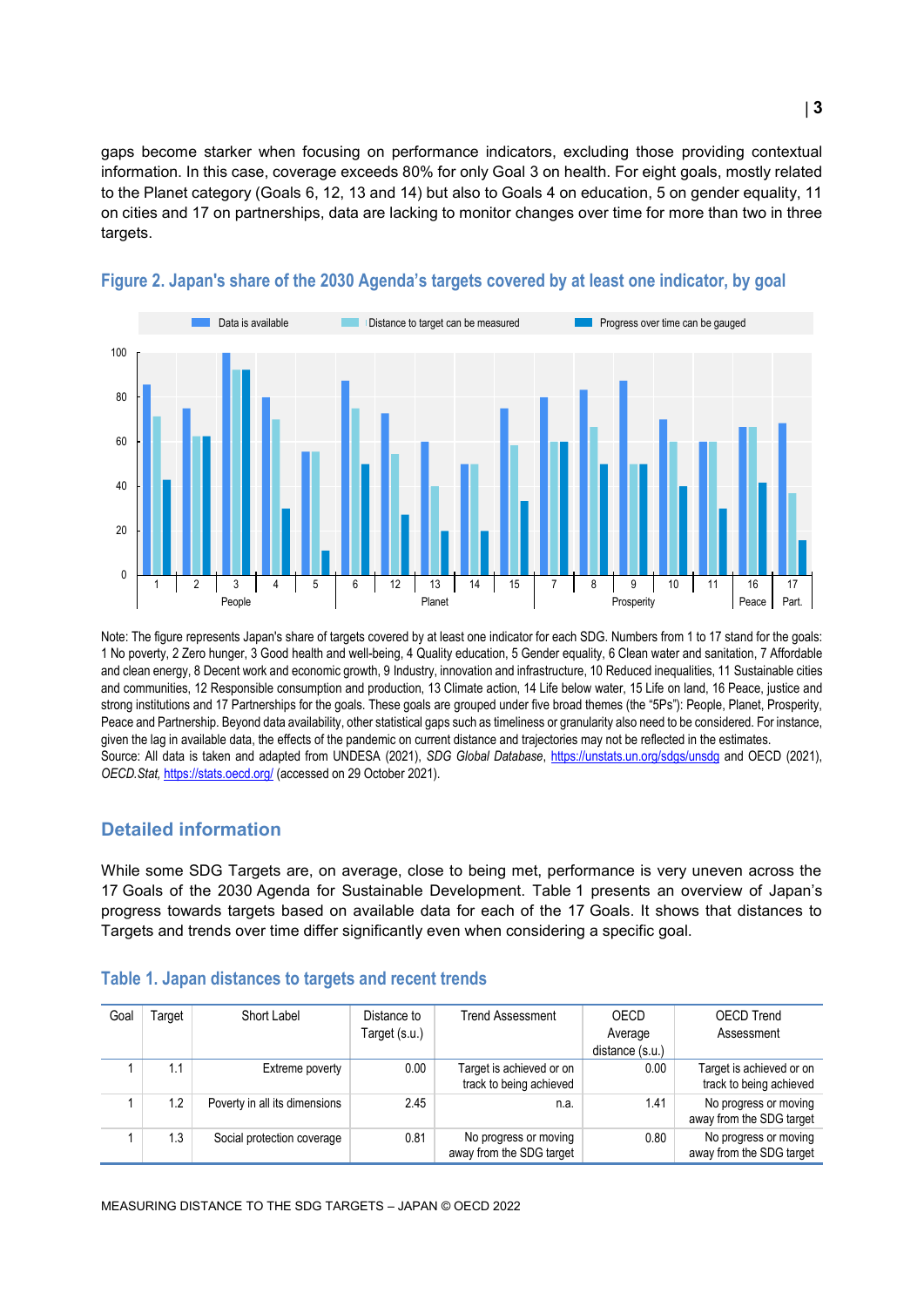| Goal           | Target | Short Label                           | Distance to   | <b>Trend Assessment</b>                                              | OECD            | <b>OECD Trend</b>                                                    |
|----------------|--------|---------------------------------------|---------------|----------------------------------------------------------------------|-----------------|----------------------------------------------------------------------|
|                |        |                                       | Target (s.u.) |                                                                      | Average         | Assessment                                                           |
|                |        |                                       |               |                                                                      | distance (s.u.) |                                                                      |
| $\mathbf{1}$   | 1.4    | Access to basic services              | 0.00          | Target is achieved or on<br>track to being achieved                  | 0.00            | Target is achieved or on<br>track to being achieved                  |
| 1              | 1.5    | Resilience to shocks                  | 0.30          | n.a.                                                                 | 1.00            | n.a.                                                                 |
| $\overline{2}$ | 2.1    | Hunger                                | 0.02          | No progress or moving<br>away from the SDG target                    | 0.28            | No progress or moving<br>away from the SDG target                    |
| $\overline{2}$ | 2.2    | Malnutrition                          | 1.89          | No progress or moving<br>away from the SDG target                    | 2.46            | No progress or moving<br>away from the SDG target                    |
| 2              | 2.4    | Sustainable production                | 3.73          | No progress or moving<br>away from the SDG target                    | 1.34            | No progress or moving<br>away from the SDG target                    |
| 2              | 2.5    | Diversity of seeds and<br>livestocks* | 3.51          | No progress or moving<br>away from the SDG target                    | 3.59            | No progress or moving<br>away from the SDG target                    |
| $\overline{2}$ | 2.c    | Food prices anomalies                 | 0.00          | Target is achieved or on<br>track to being achieved                  | 0.00            | Target is achieved or on<br>track to being achieved                  |
| 3              | 3.1    | Maternal mortality                    | 0.00          | Target is achieved or on<br>track to being achieved                  | 0.00            | Target is achieved or on<br>track to being achieved                  |
| 3              | 3.2    | Death of newborns and<br>children     | 0.00          | Target is achieved or on<br>track to being achieved                  | 0.00            | Target is achieved or on<br>track to being achieved                  |
| 3              | 3.3    | Communicable diseases                 | 0.77          | No progress or moving<br>away from the SDG target                    | 0.56            | Progress has been made,<br>but is insufficient to meet<br>the target |
| 3              | 3.4    | Premature mortality                   | 1.12          | Progress has been made,<br>but is insufficient to meet<br>the target | 1.26            | Progress has been made,<br>but is insufficient to meet<br>the target |
| 3              | 3.5    | Prevention of Substance<br>abuse      | 0.07          | Target is achieved or on<br>track to being achieved                  | 0.63            | Progress has been made,<br>but is insufficient to meet<br>the target |
| 3              | 3.6    | Road traffic accidents*               | 0.13          | Progress has been made,<br>but is insufficient to meet<br>the target | 0.78            | Progress has been made,<br>but is insufficient to meet<br>the target |
| 3              | 3.7    | Access to sexual health-care          | 0.00          | Target is achieved or on<br>track to being achieved                  | 0.58            | Progress has been made,<br>but is insufficient to meet<br>the target |
| 3              | 3.8    | Health coverage                       | 1.35          | Progress has been made,<br>but is insufficient to meet<br>the target | 1.79            | Progress has been made,<br>but is insufficient to meet<br>the target |
| 3              | 3.9    | Deaths and illness from<br>pollution  | 0.46          | Target is achieved or on<br>track to being achieved                  | 0.55            | No progress or moving<br>away from the SDG target                    |
| 3              | 3.a    | Tobacco consumption                   | 2.50          | Progress has been made,<br>but is insufficient to meet<br>the target | 2.65            | Progress has been made,<br>but is insufficient to meet<br>the target |
| 3              | 3.b    | Vaccination                           | 0.92          | Target is achieved or on<br>track to being achieved                  | 0.37            | Target is achieved or on<br>track to being achieved                  |
| 3              | 3.d    | Health emergency<br>preparedness      | 1.28          | Target is achieved or on<br>track to being achieved                  | 1.19            | Target is achieved or on<br>track to being achieved                  |
| 4              | 4.1    | Primary and secondary<br>education    | 0.61          | Progress has been made,<br>but is insufficient to meet<br>the target | 1.17            | No progress or moving<br>away from the SDG target                    |
| 4              | 4.2    | Pre-primary education                 | 0.98          | No progress or moving<br>away from the SDG target                    | 0.24            | Target is achieved or on<br>track to being achieved                  |
| 4              | 4.3    | Lifelong learning                     | 1.72          | n.a.                                                                 | 1.25            | No progress or moving<br>away from the SDG target                    |
| 4              | 4.4    | Skills for employment                 | 1.30          | n.a.                                                                 | 1.23            | No progress or moving<br>away from the SDG target                    |
| 4              | 4.5    | Disparities in education              | 2.23          | No progress or moving<br>away from the SDG target                    | 1.49            | No progress or moving<br>away from the SDG target                    |
| 4              | 4.6    | Adults' literacy and numeracy         | 0.34          | n.a.                                                                 | 1.57            | n.a.                                                                 |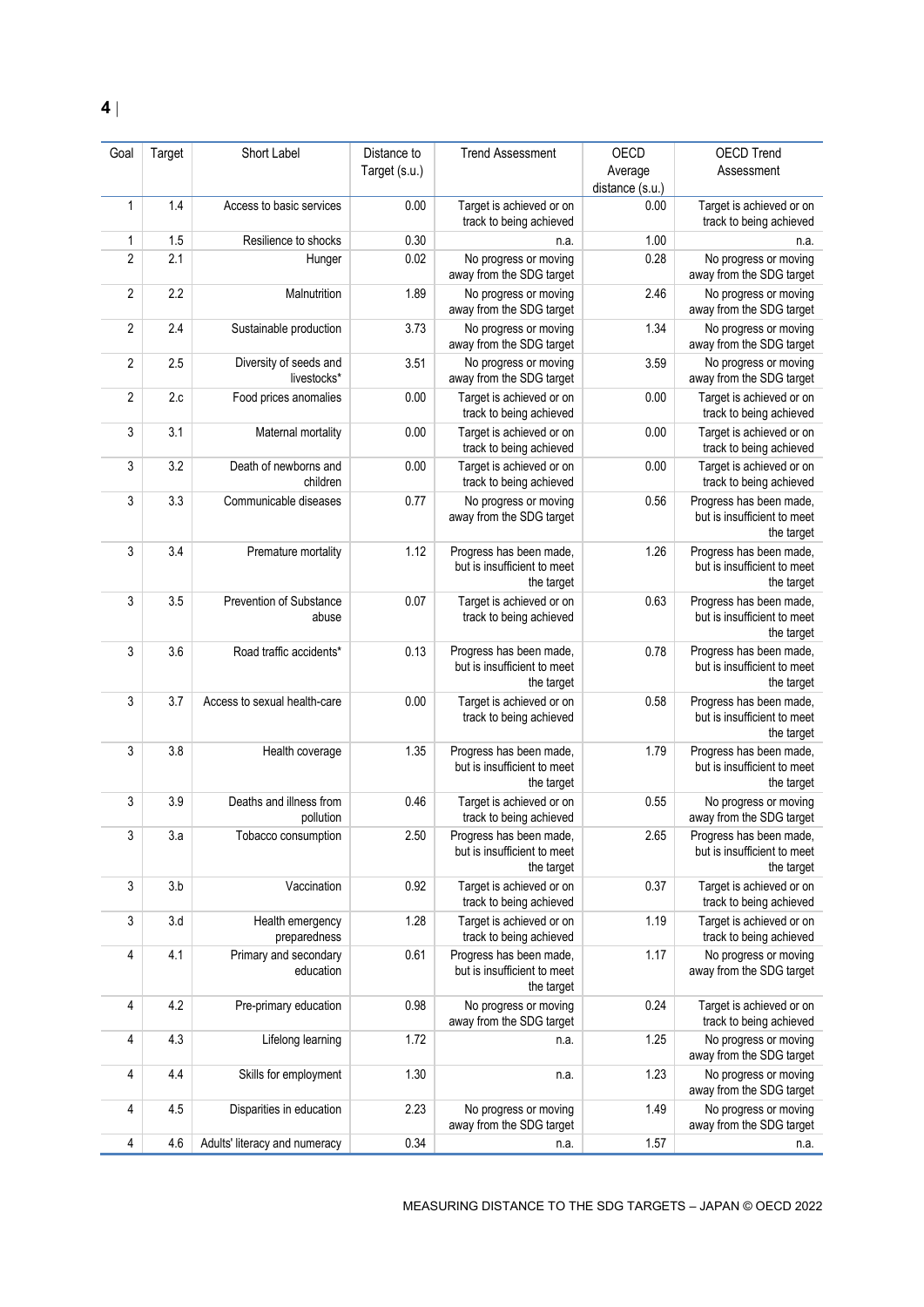| Goal           | Target | Short Label                      | Distance to   | <b>Trend Assessment</b>                                | OECD            | OECD Trend                                        |
|----------------|--------|----------------------------------|---------------|--------------------------------------------------------|-----------------|---------------------------------------------------|
|                |        |                                  | Target (s.u.) |                                                        | Average         | Assessment                                        |
|                |        |                                  |               |                                                        | distance (s.u.) |                                                   |
| 4              | 4.c    | Qualification of teachers        | 1.86          | n.a.                                                   | 0.60            | n.a.                                              |
| 5              | 5.1    | Discrimination against           | 2.38          | n.a.                                                   | 1.32            | n.a.                                              |
|                |        | women                            |               |                                                        |                 |                                                   |
| 5              | 5.2    | Violence against women           | 0.38          | n.a.                                                   | 0.89            | n.a.                                              |
| 5              | 5.3    | Harmful practices                | 2.31          | n.a.                                                   | 1.37            | n.a.                                              |
| 5              | 5.4    |                                  | 2.61          |                                                        | 1.79            |                                                   |
|                |        | Unpaid care and domestic<br>work |               | n.a.                                                   |                 | n.a.                                              |
| 5              | 5.5    | Women's participation            | 3.93          | Progress has been made,                                | 1.89            | Progress has been made,                           |
|                |        |                                  |               | but is insufficient to meet                            |                 | but is insufficient to meet                       |
|                |        |                                  |               | the target                                             |                 | the target                                        |
| 6              | 6.1    | Access to drinking water         | 0.00          | Target is achieved or on                               | 0.15            | Target is achieved or on                          |
|                |        |                                  |               | track to being achieved                                |                 | track to being achieved                           |
| 6              | 6.2    | Waste water treatment            | 0.43          | Progress has been made,                                | 0.35            | Progress has been made,                           |
|                |        |                                  |               | but is insufficient to meet                            |                 | but is insufficient to meet                       |
|                |        |                                  |               | the target                                             |                 | the target                                        |
| 6              | 6.3    | Water quality                    | 1.23          | Progress has been made,                                | 0.68            | Target is achieved or on                          |
|                |        |                                  |               | but is insufficient to meet                            |                 | track to being achieved                           |
|                |        |                                  |               | the target                                             |                 |                                                   |
| 6              | 6.4    | Water-use efficiency             | 1.00          | Progress has been made,                                | 0.54            | Progress has been made,                           |
|                |        |                                  |               | but is insufficient to meet                            |                 | but is insufficient to meet                       |
|                |        |                                  |               | the target                                             |                 | the target                                        |
| 6              | 6.5    | Water resources                  | 0.28          | n.a.                                                   | 0.98            | n.a.                                              |
|                |        | management                       |               |                                                        |                 |                                                   |
| 6              | 6.6    | Water-related ecosystems*        | 2.08          | n.a.                                                   | 2.18            | n.a.                                              |
| $\overline{7}$ | 7.1    | Access to energy                 | 0.00          | Target is achieved or on                               | 0.00            | Target is achieved or on                          |
|                |        |                                  |               | track to being achieved                                |                 | track to being achieved                           |
| $\overline{7}$ | 7.2    | Clean energy                     | 1.56          | Progress has been made,                                | 0.62            | Progress has been made,                           |
|                |        |                                  |               | but is insufficient to meet                            |                 | but is insufficient to meet                       |
|                |        |                                  |               | the target                                             |                 | the target                                        |
| $\overline{7}$ | 7.3    | Energy efficiency                | 0.86          | Progress has been made,                                | 0.98            | Progress has been made,                           |
|                |        |                                  |               | but is insufficient to meet                            |                 | but is insufficient to meet                       |
|                |        |                                  |               | the target                                             |                 | the target                                        |
| 8              | 8.1    | GDP growth                       | 2.15          | No progress or moving                                  | 1.89            | No progress or moving                             |
|                |        |                                  |               | away from the SDG target                               |                 | away from the SDG target                          |
| 8              | 8.2    | Productivity                     | 2.31          | No progress or moving                                  | 1.77            | No progress or moving                             |
|                |        |                                  |               | away from the SDG target                               |                 | away from the SDG target                          |
| 8              | 8.4    | Material footprint               | 0.00          | Target is achieved or on                               | 0.82            | Progress has been made,                           |
|                |        |                                  |               | track to being achieved                                |                 | but is insufficient to meet                       |
|                |        |                                  |               |                                                        |                 | the target                                        |
| 8              | 8.5    | Employment                       | 0.00          | Target is achieved or on                               | 0.97            | No progress or moving                             |
|                |        |                                  |               | track to being achieved                                |                 | away from the SDG target                          |
| 8              | 8.6    | <b>NEET</b>                      | 0.64          | Progress has been made,<br>but is insufficient to meet | 1.69            | No progress or moving<br>away from the SDG target |
|                |        |                                  |               | the target                                             |                 |                                                   |
| 8              | 8.8    | Labour rights                    | 0.68          |                                                        | 0.80            | Progress has been made,                           |
|                |        |                                  |               | n.a.                                                   |                 | but is insufficient to meet                       |
|                |        |                                  |               |                                                        |                 | the target                                        |
| 8              | 8.10   | <b>Financial institutions</b>    | 0.00          | Target is achieved or on                               | 0.45            | Target is achieved or on                          |
|                |        |                                  |               | track to being achieved                                |                 | track to being achieved                           |
| 8              | 8.b    | Strategy for youth               | 0.00          | n.a.                                                   | 0.45            | n.a.                                              |
|                |        | employment                       |               |                                                        |                 |                                                   |
| 9              | 9.2    | Sustainable industry             | 0.23          | Progress has been made,                                | 0.95            | No progress or moving                             |
|                |        |                                  |               | but is insufficient to meet                            |                 | away from the SDG target                          |
|                |        |                                  |               | the target                                             |                 |                                                   |
| 9              | 9.4    | Environmental impact             | 1.24          | Progress has been made,                                | 0.87            | Progress has been made,                           |
|                |        |                                  |               | but is insufficient to meet                            |                 | but is insufficient to meet                       |
|                |        |                                  |               | the target                                             |                 | the target                                        |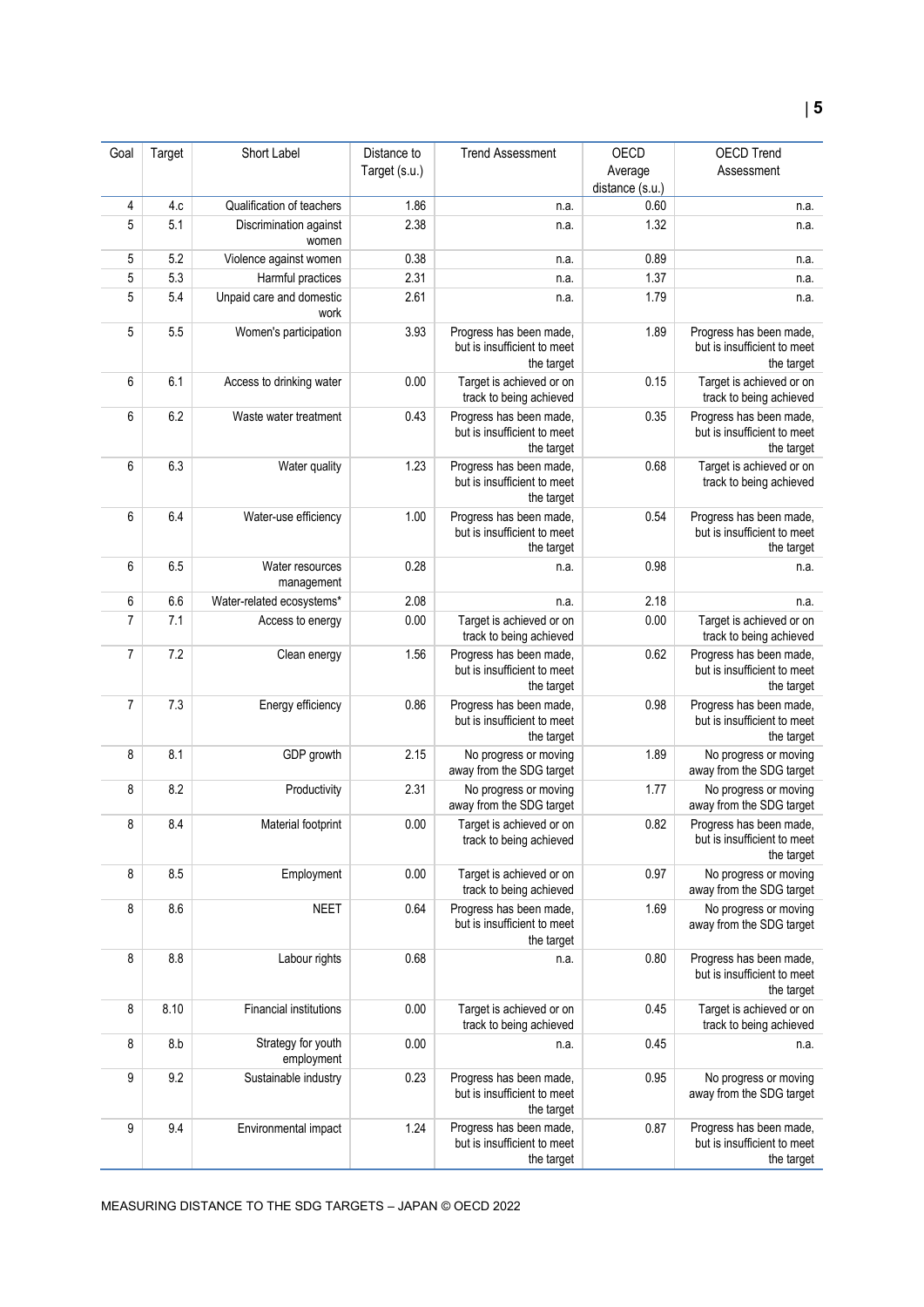| Goal | Target | Short Label                           | Distance to   | <b>Trend Assessment</b>                                              | OECD            | <b>OECD Trend</b>                                                    |
|------|--------|---------------------------------------|---------------|----------------------------------------------------------------------|-----------------|----------------------------------------------------------------------|
|      |        |                                       | Target (s.u.) |                                                                      | Average         | Assessment                                                           |
|      |        |                                       |               |                                                                      | distance (s.u.) |                                                                      |
| 9    | 9.5    | Research and development              | 0.16          | Progress has been made,<br>but is insufficient to meet<br>the target | 1.06            | Progress has been made,<br>but is insufficient to meet<br>the target |
| 9    | 9.c    | ICT                                   | 0.38          | Progress has been made,<br>but is insufficient to meet<br>the target | 0.36            | Progress has been made,<br>but is insufficient to meet<br>the target |
| 10   | 10.2   | Social inclusion                      | 1.65          | Target is achieved or on<br>track to being achieved                  | 1.54            | No progress or moving<br>away from the SDG target                    |
| 10   | 10.3   | Inequalities of outcome               | 1.91          | Progress has been made,<br>but is insufficient to meet<br>the target | 1.27            | Progress has been made,<br>but is insufficient to meet<br>the target |
| 10   | 10.4   | Redistribution                        | 1.28          | No progress or moving<br>away from the SDG target                    | 1.12            | No progress or moving<br>away from the SDG target                    |
| 10   | 10.7   | Migration                             | 1.76          | n.a.                                                                 | 0.69            | n.a.                                                                 |
| 10   | 10.a   | Tariff-lines                          | 2.19          | Progress has been made,<br>but is insufficient to meet<br>the target | 0.93            | Progress has been made,<br>but is insufficient to meet<br>the target |
| 10   | 10.c   | Remittances                           | 1.93          | n.a.                                                                 | 2.21            | n.a.                                                                 |
| 11   | 11.1   | Housing                               | 0.00          | Target is achieved or on<br>track to being achieved                  | 0.80            | No progress or moving<br>away from the SDG target                    |
| 11   | 11.3   | Urbanization                          | 1.30          | Progress has been made,<br>but is insufficient to meet<br>the target | 1.19            | Progress has been made.<br>but is insufficient to meet<br>the target |
| 11   | 11.5   | Impact of disasters                   | 0.60          | n.a.                                                                 | 1.19            | n.a.                                                                 |
| 11   | 11.6   | Environmental impact of<br>cities     | 0.68          | No progress or moving<br>away from the SDG target                    | 0.49            | Progress has been made,<br>but is insufficient to meet<br>the target |
| 11   | 11.a   | Urban policies                        | 0.00          | n.a.                                                                 | 0.23            | n.a.                                                                 |
| 11   | 11.b   | <b>Disaster Risk Reduction</b>        | 0.00          | n.a.                                                                 | 0.81            | n.a.                                                                 |
| 12   | 12.2   | Efficient use of natural<br>resources | 0.00          | Target is achieved or on<br>track to being achieved                  | 0.87            | Progress has been made,<br>but is insufficient to meet<br>the target |
| 12   | 12.3   | Food waste                            | 0.63          | n.a.                                                                 | 1.36            | n.a.                                                                 |
| 12   | 12.4   | Chemical and hazardous<br>waste*      | 0.94          | n.a.                                                                 | 1.02            | n.a.                                                                 |
| 12   | 12.5   | Waste generation                      | 1.57          | Progress has been made,<br>but is insufficient to meet<br>the target | 0.66            | Progress has been made,<br>but is insufficient to meet<br>the target |
| 12   | 12.7   | Public procurement practices          | $0.00\,$      | n.a.                                                                 | 0.00            | n.a.                                                                 |
| 12   | 12.b   | Tourism sustainability                | 1.81          | No progress or moving<br>away from the SDG target                    | 1.87            | No progress or moving<br>away from the SDG target                    |
| 13   | 13.1   | Resilience to climate events          | 0.11          | n.a.                                                                 | 0.73            | n.a.                                                                 |
| 13   | 13.2   | Greenhouse gas emissions              | 1.06          | Progress has been made,<br>but is insufficient to meet<br>the target | 1.15            | Progress has been made,<br>but is insufficient to meet<br>the target |
| 14   | 14.1   | Marine pollution**                    | 1.58          | Progress has been made,<br>but is insufficient to meet<br>the target | 1.84            | Progress has been made,<br>but is insufficient to meet<br>the target |
| 14   | 14.4   | Overfishing and IUU fishing*          | 0.79          | n.a.                                                                 | 1.78            | n.a.                                                                 |
| 14   | 14.5   | Protected marine areas*               | 0.40          | Progress has been made,<br>but is insufficient to meet<br>the target | 0.38            | Progress has been made,<br>but is insufficient to meet<br>the target |
| 14   | 14.6   | Harmful subsidies to<br>fisheries*    | 0.00          | n.a.                                                                 | 0.36            | n.a.                                                                 |
| 14   | 14.b   | Small-scale fisheries                 | 0.00          | n.a.                                                                 | 1.64            | n.a.                                                                 |
| 15   | 15.1   | Ecosystem protection*                 | 0.73          | Progress has been made,                                              | 0.74            | Progress has been made,                                              |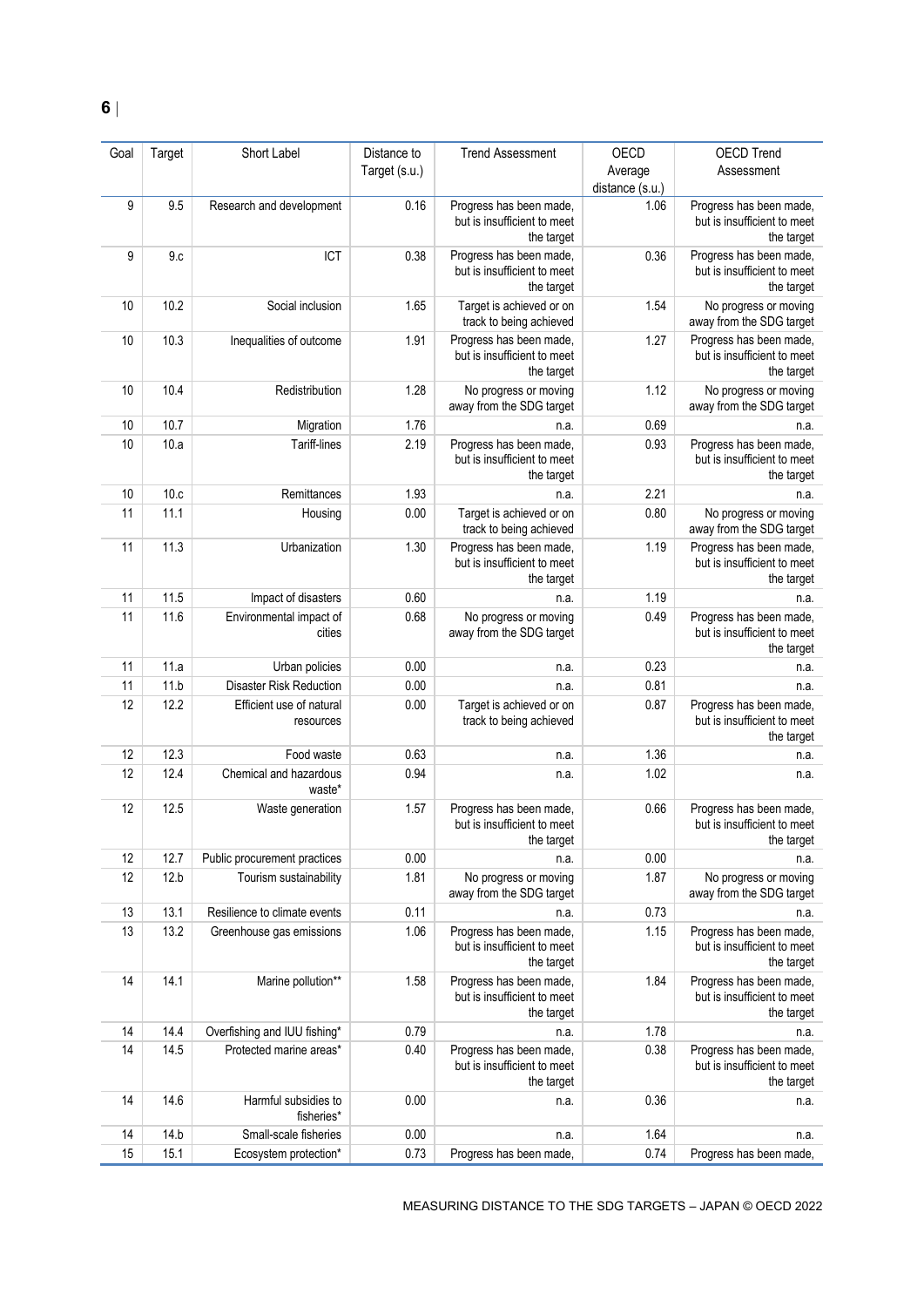| Goal | Target | Short Label                                                             | Distance to<br>Target (s.u.) | <b>Trend Assessment</b>                                              | OECD<br>Average<br>distance (s.u.) | <b>OECD Trend</b><br>Assessment                                      |
|------|--------|-------------------------------------------------------------------------|------------------------------|----------------------------------------------------------------------|------------------------------------|----------------------------------------------------------------------|
|      |        |                                                                         |                              | but is insufficient to meet<br>the target                            |                                    | but is insufficient to meet<br>the target                            |
| 15   | 15.2   | Sustainable use of forest*                                              | 0.37                         | No progress or moving<br>away from the SDG target                    | 0.60                               | Target is achieved or on<br>track to being achieved                  |
| 15   | 15.4   | Mountain ecosystems                                                     | 0.46                         | Progress has been made,<br>but is insufficient to meet<br>the target | 0.73                               | Progress has been made,<br>but is insufficient to meet<br>the target |
| 15   | 15.5   | Threatened species*                                                     | 2.43                         | No progress or moving<br>away from the SDG target                    | 1.20                               | No progress or moving<br>away from the SDG target                    |
| 15   | 15.6   | Benefits from genetic<br>resources                                      | 0.00                         | n.a.                                                                 | 0.78                               | n.a.                                                                 |
| 15   | 15.8   | Invasive alien species*                                                 | 0.00                         | n.a.                                                                 | 0.30                               | n.a.                                                                 |
| 15   | 15.9   | National and local planning*                                            | 0.63                         | n.a.                                                                 | 0.54                               | n.a.                                                                 |
| 16   | 16.1   | Violence and related deaths                                             | 0.81                         | Progress has been made,<br>but is insufficient to meet<br>the target | 0.66                               | Progress has been made,<br>but is insufficient to meet<br>the target |
| 16   | 16.2   | Violence against children                                               | 0.00                         | No progress or moving<br>away from the SDG target                    | 0.65                               | No progress or moving<br>away from the SDG target                    |
| 16   | 16.3   | Rule of law                                                             | 0.80                         | Progress has been made,<br>but is insufficient to meet<br>the target | 2.33                               | No progress or moving<br>away from the SDG target                    |
| 16   | 16.6   | Accountable institutions                                                | 1.76                         | Progress has been made,<br>but is insufficient to meet<br>the target | 2.26                               | Progress has been made,<br>but is insufficient to meet<br>the target |
| 16   | 16.7   | Inclusive decision-making                                               | 2.95                         | n.a.                                                                 | 1.85                               | n.a.                                                                 |
| 16   | 16.9   | Legal identity for all                                                  | 0.00                         | n.a.                                                                 | 0.00                               | n.a.                                                                 |
| 16   | 16.10  | Access to information                                                   | 0.00                         | n.a.                                                                 | 0.00                               | n.a.                                                                 |
| 16   | 16.a   | National institutions                                                   | 2.30                         | No progress or moving<br>away from the SDG target                    | 0.54                               | Target is achieved or on<br>track to being achieved                  |
| 17   | 17.2   | Official Development<br>Assistance                                      | 1.29                         | No progress or moving<br>away from the SDG target                    | 0.94                               | Progress has been made,<br>but is insufficient to meet<br>the target |
| 17   | 17.10  | Multilateral trading system                                             | 0.73                         | No progress or moving<br>away from the SDG target                    | 0.45                               | Target is achieved or on<br>track to being achieved                  |
| 17   | 17.12  | Market access for least<br>developed countries                          | 0.71                         | No progress or moving<br>away from the SDG target                    | 0.72                               | No progress or moving<br>away from the SDG target                    |
| 17   | 17.15  | National leadership to<br>implement policies for<br>poverty eradication | 1.83                         | n.a.                                                                 | 2.32                               | n.a.                                                                 |
| 17   | 17.16  | Global Partnership for<br>Sustainable Development                       | 0.00                         | n.a.                                                                 | 0.89                               | n.a.                                                                 |
| 17   | 17.18  | Statistical capacity                                                    | 0.00                         | n.a.                                                                 | 0.09                               | n.a.                                                                 |
| 17   | 17.19  | Statistical capacity-building                                           | 0.00                         | n.a.                                                                 | 0.11                               | n.a.                                                                 |

Note: \* refers to targets with a 2020 deadline. \*\* refers to targets with a 2025 deadline. The OECD average is measured as the simple average across OECD countries with available data.

Source: All data is taken and adapted from UNDESA (2021), *SDG Global Database*,<https://unstats.un.org/sdgs/unsdg> and OECD (2021), *OECD.Stat,* <https://stats.oecd.org/> (accessed on 29 October 2021).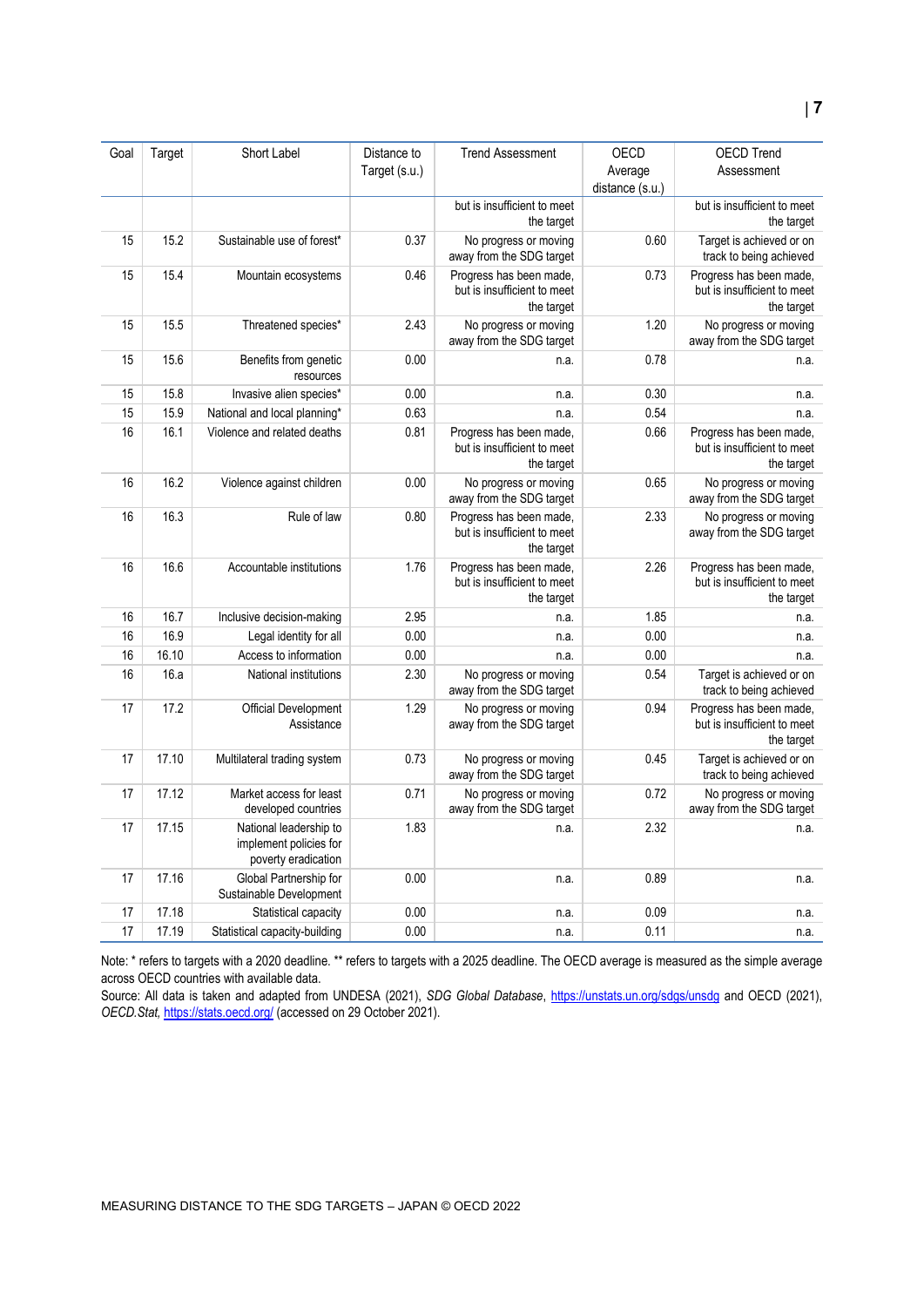# <span id="page-7-0"></span>**How to read this country profile**

The OECD report *The Short and Winding Road to 2030: Measuring Distance to the SDG Targets* evaluates the distance that OECD countries need to travel to meet SDG targets for which data are currently available. It also looks at whether countries have been moving towards or away from these targets, and how likely they are to meet their commitments by 2030, based on an analysis of recent trends and the observed volatility in the different indicators.

As most authors and international organisations, this report adopts a rather simple geometric growth model for assessing the direction and pace of recent changes in the context of the SDGs. Yet, instead of making direct estimates of the value of the indicator by 2030, it models the likelihood of achieving a specific level using Monte Carlo simulations.

While the report provides an overview of where OECD countries, taken as a whole, currently stand, country profiles provide details of the performance and data availability of individual OECD countries.

## *How to read the OECD SDG Wheel?*

Progress on SDGs requires a granular understanding of countries' strengths and weaknesses based on the consideration of the 169 targets of the 2030 Agenda. [Figure](#page-0-0) 1 shows both **current achievements** (in the inner circle; the longer the bar, the smaller the distance remaining to be travelled) **as well as whether OECD countries are on track** (or are at least making progress) to meet their commitments by 2030 (in the outer circle).

The length of each bar shows current level of achievement on each target. As detailed in the Methodological Annex, countries' distance to target is measured as the "standardised difference" between a country's current position and the target end-value. For each indicator, the standardised measurement unit (s.u.) is the standard deviation observed among OECD countries in the reference year (i.e. the year closest to 2015). Therefore, the longer the bar, the shorter the distance still to be travelled to reach the target by 2030. The colours of the bars applied to the various targets refer to the goals they pertain to.

The outer ring shows how OECD countries are performing over time and how likely they are to meet the different targets by 2030 based on the observed trends of the various indicators. It uses stoplight colours to classify the progress towards the target:

- green is used to indicate those countries that (based on the change in the different indicators over a recent period) should meet the target in 2030 just by maintaining their current pace of progress (i.e. more than 75% of (randomised) projections meet the target);
- yellow for those countries whose current pace of progress is insufficient to meet the target by 2030 (i.e. less than 75% of randomised projections meet the target, while the correlation coefficient between the indicator and the year is high and statistically significant, implying that a significant trend could be detected); and
- red for those countries whose recent changes have been stagnating or moving them further away from the target (i.e. less than 75% of randomised projections meet the target and the correlation coefficient between the indicator and the year is low or statistically insignificant, implying that no statistical trend could be identified).

## *How to read the Strength and Challenges sections?*

With the aim of helping its member countries in navigating the 2030 Agenda and in setting their own priorities for action, this report relies on a unique methodology for measuring the distance that OECD countries have to travel to achieve SDG targets. The identification of the main strengths and challenges proposed in this report relies on current performances only: